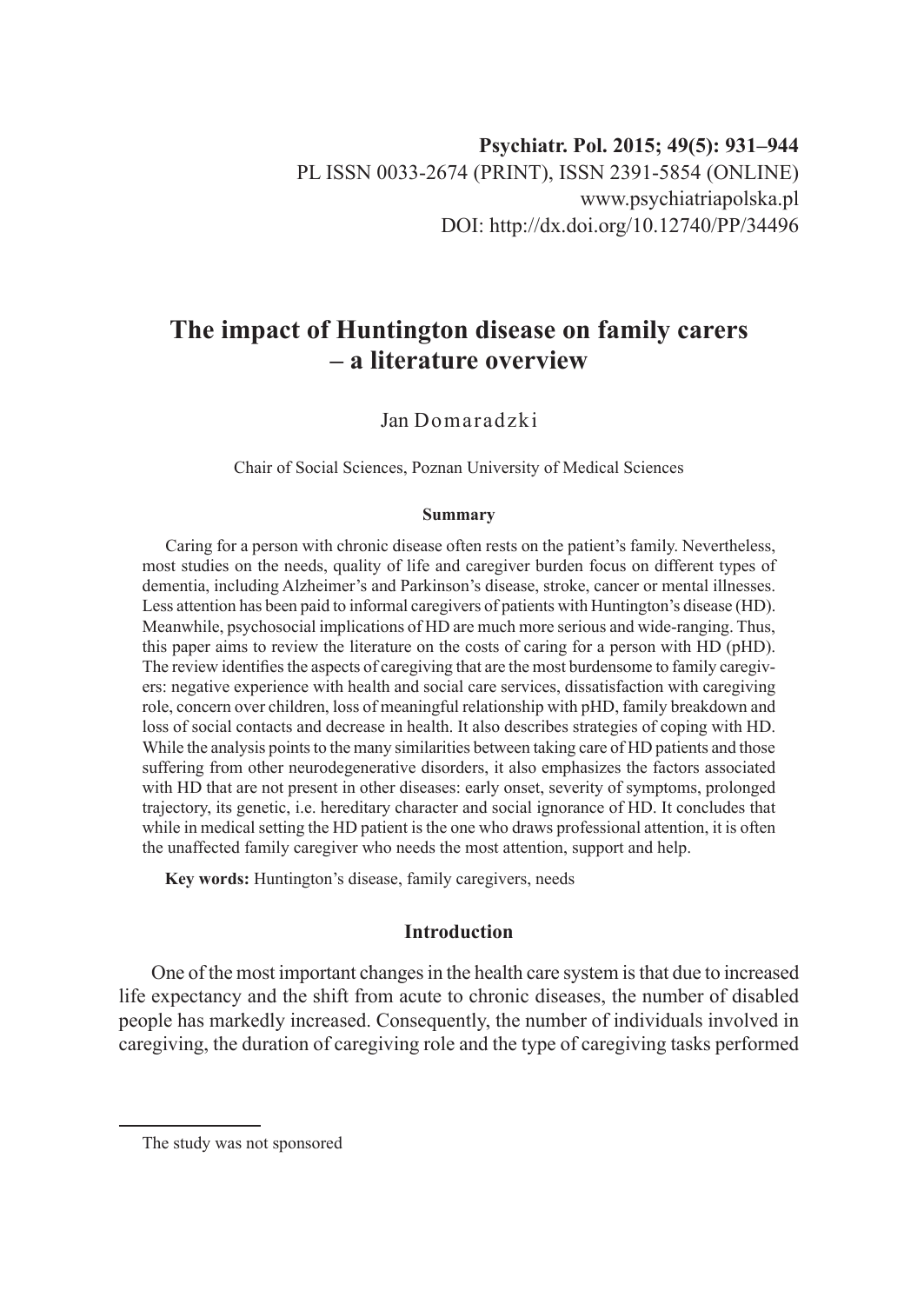have also changed: for many caregivers such a role lasts for many years, even decades, and caregiving has become a very complex task.

Nevertheless, while most studies on the needs, quality of life and caregiving burden focus on different types of dementia, including Alzheimer's and Parkinson's disease [1–3], stroke [4, 5], cancer [6] and psychiatric disorders, such as schizophrenia or affective disorder [7, 8] less attention has been paid to family caregivers of persons who suffer from Huntington disease (HD). Thus, while most of research focuses on the impact of HD on the quality of life of the affected individuals and/or those at risk [9–12], informal caregivers of persons with HD (pHD) are sometimes referred to as 'forgotten persons in the HD family' [13] and 'invisible patients' as their needs are often overlooked by healthcare professionals. And although there are many measures to assess the needs, quality of life and caregiving burden [14], few address carers of pHD [15, 16]. Finally, while some research on HD carers was conducted in the UK [12, 16–20], including Scotland [21], the USA [22–27], Canada [28], the UK and the USA [29, 30], the USA and Canada [31–34], the Netherlands [35], Norway [36], Spain [37], Australia [11, 38, 39], South Africa [40] and even China [41, 42] little is known about informal carers of pHD in Poland [43]. Meanwhile, a comparative study between France, Italy, Germany, Poland and the USA [44] shows that Polish carers have the lowest level of resources use and spend the highest amounts of time looking after their HD relatives. It is of key importance as the Polish Minister of Health stresses the need to support patients with rare diseases [45].

#### **Aim**

The aim of the present paper is to review the literature on family caregivers of persons with Huntington disease. The PubMed database was searched between 2000 and 2013 for research and review papers on caregiving burden, (unmet) needs and quality of life of informal caregivers of pHD. The search terms included: 'Huntington disease', 'family caregivers', 'caregiving burden', 'needs', 'quality of life', 'well-being' and was limited only to articles published in English. The initial search has identified 84 articles. To provide more homogenous results, the author has decided to exclude papers about juvenile patients from the analysis, as jHD's clinical view is somewhat different from the adult form of the disease (it lasts shorter and has more severe symptoms). Also, articles referring to some aspects of HD but not focusing on family caregivers or caregiving tasks were excluded. Among such papers were those that dealt with professional caregivers and those on psychosocial implications of predictive testing for at risk individuals and their families, clinical aspects of HD and their perception by either patients and/or their caregivers and those that aimed to validate some new instruments for the measurement of psychological stress of HD carers. Thus, only those papers that focused on informal, family caregivers of persons with diagnosed HD in advanced stage were analysed. After screening the titles and abstracts for relevance 20 papers were assessed for eligibility and included in the analysis. Additionally,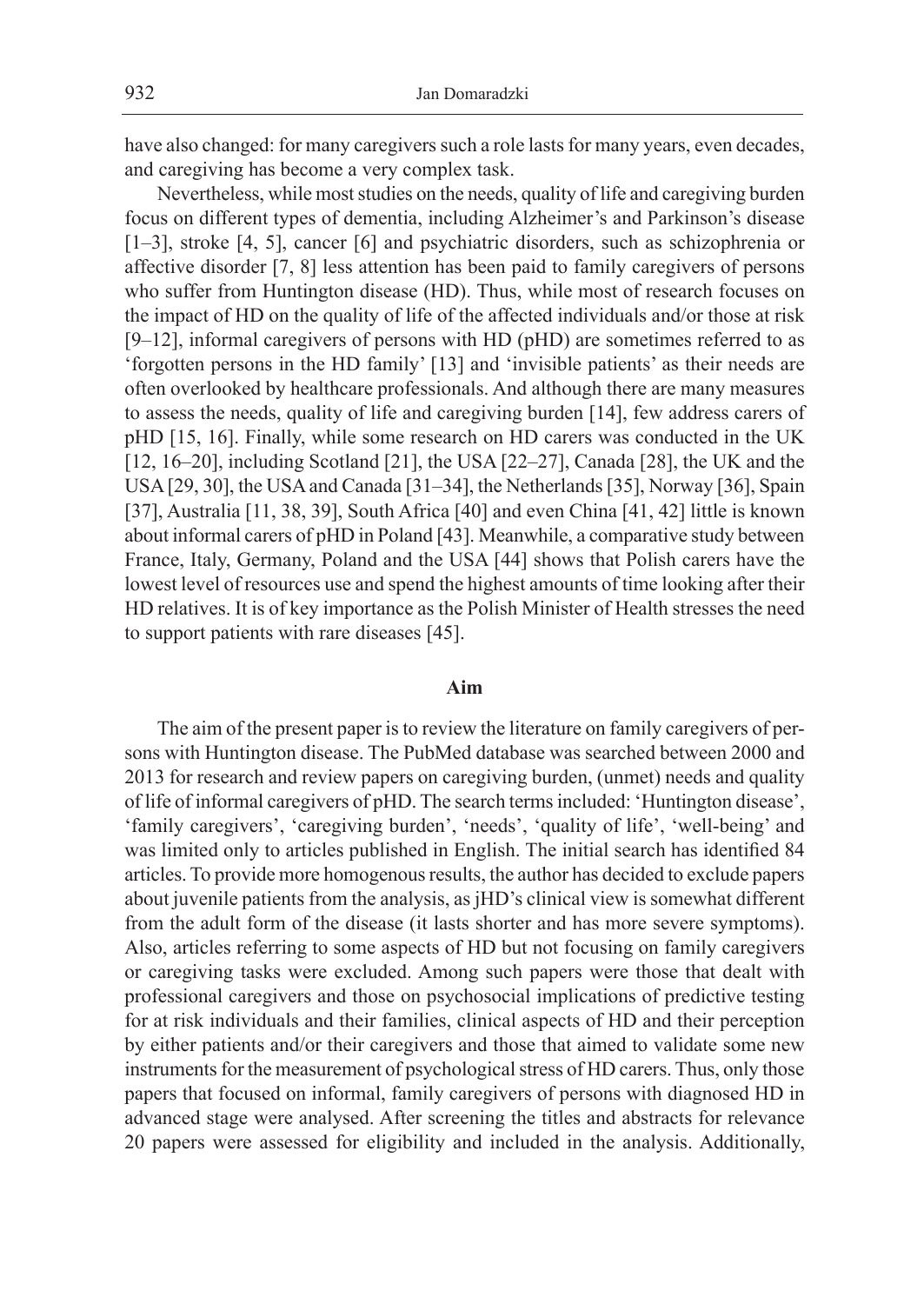a reference list of the articles identified was also reviewed which helped in locating additional 13 papers. In sum, 33 papers were included in the analysis, sixteen of them being quantitative studies [11, 15–17, 20, 24–27, 29, 30, 35, 37, 39, 41, 43] and fifteen qualitative [13, 18, 19, 21–23, 28, 31–34, 36, 38, 42, 46]. The last two papers [40, 47] present the theoretical aspects of taking care of pHD.

# Clinical dimension of Huntington disease

Huntington disease, formerly known as Huntington chorea, is a rare, chronic, neurodegenerative disease of the brain characterised by progressive cell death primarily in the basal ganglia, especially in caudate nucleus and frontal lobes with an associated triad of symptoms: movement abnormalities and loss of motor skills, cognitive and affective disturbances and loss of behavioural functions that together cause severe disability. Its prevalence is estimated to reach 4–8 persons per 100 000 [45]. While clinical symptoms usually begin at the age of 35–40, there is a wide variation in age of the onset and subtle symptoms may be present up to decades before clinical diagnosis is met [19, 30]. For that reason, in contrast to many other types of dementia, HD has a long trajectory and carers of HD subjects are engaged in caregiving tasks for decades [30]. There is neither a cure for HD nor treatment that can cure, delay or slow progression of the disease and it is purely palliative, i.e. HD can only be treated to alleviate the symptoms. Consequently, death occurs on average 15–17 years after the onset of the disease.

HD is a genetic condition caused by mutation in the HTT gene located on the short arm of chromosome 4. It is inherited as an autosomal dominant trait which means that a child of the gene carrier has a 50% risk of inheriting the HD gene and developing the disease. Moreover, HD does not skip generations, no one can be a carrier without developing the disease. Additionally, it may be present in multiple family members, thus limiting the amount of available help and support [30]. Since the gene mutation that cause HD was identified in 1993, predictive testing for those at risk is possible without cooperation of relatives.

One of the most characteristic symptoms of HD are progressive involuntary (choreic dancelike) movements of the body and abnormal gait. Nevertheless, cognitive and behavioural changes may occur much earlier, which makes this disease difficult to diagnose. Its early symptoms also include problems with concentration and memory loss, mood changes, including depression episodes that often lead to suicidal thoughts, aggressive and antisocial behaviours, problems with walking and clumsiness. With the progression of disease involuntary movements escalate and problems with speech and communication begin. Additionally, pHD suffer from impaired short-term memory, have difficulties with planning and problem solving. Mood swings and emotional liability become more frequent and due to the problems with swallowing patients experiences severe weight loss. Emotional symptoms include personality changes such as impulsiveness, disinhibition, depression, mood swings and aggression. As a conse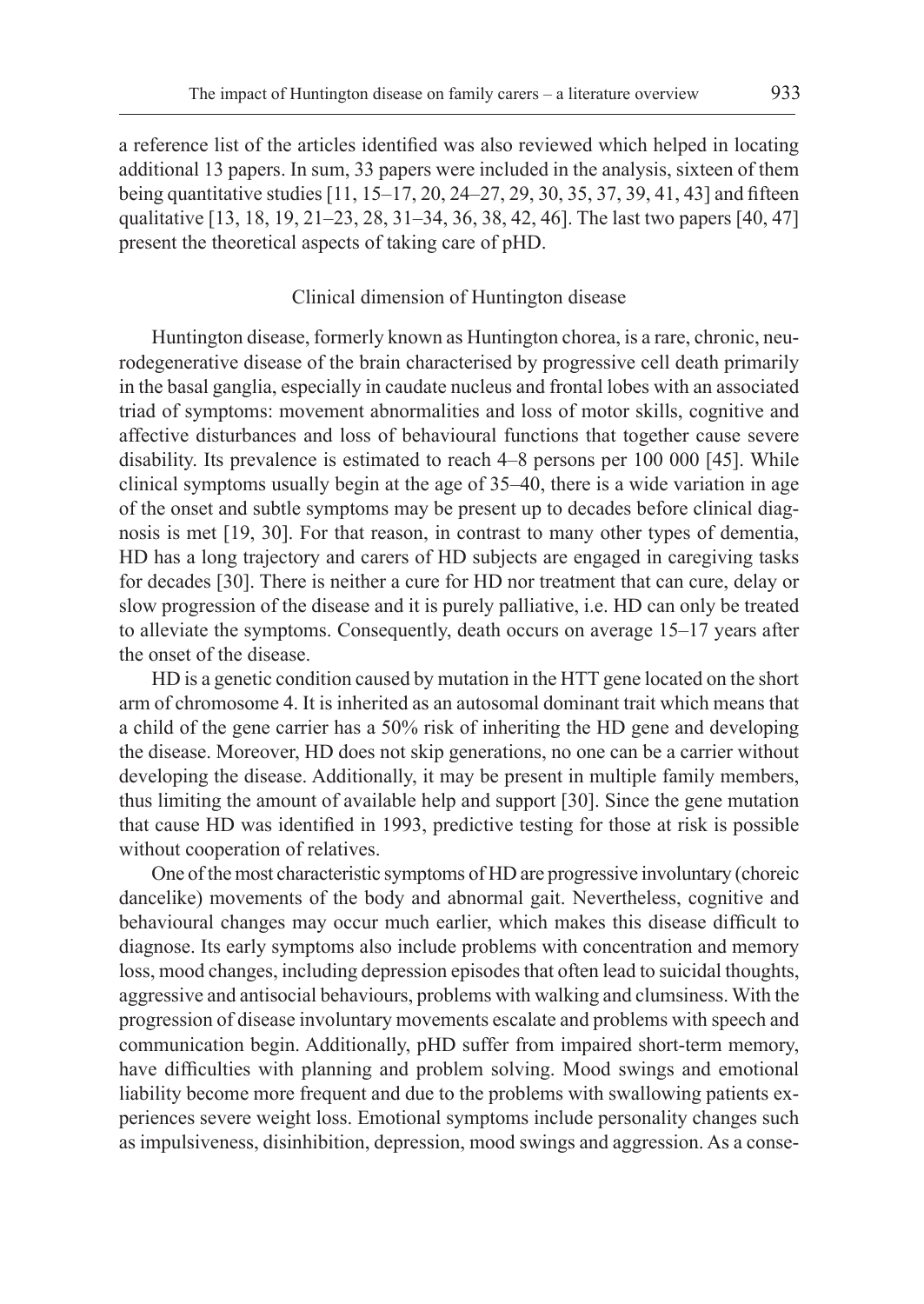quence, in later stages pHD require full nursing care [48]. Death occurs usually after 15–20 years and is caused by secondary illness, mainly aspirational pneumonia. Other causes of death include suffocation and suicides which are four to six times more common than in general population [49].

# The impact of Huntington disease on family carers

# *Negative experiences related to healthcare services*

The most common theme present in the literature on HD carers is related to their negative experiences with health and social care services. For example, a study by Skirton et al. [29] showed that both in the USA and UK access to health services for pHD and lack of knowledge on HD from health professionals constituted the biggest problem for many caregivers (UK =  $82.4\%$ , USA =  $64.3\%$ ). Additionally, in both countries carers were concerned about insufficient number of resources available to support care (UK =  $69.1\%$ , USA =  $62.2\%$ ), had difficulties with finding facilities with trained stuff (UK =  $64.9\%$ , USA =  $58.3\%$ ) and those that would accept the affected person (UK =  $64.9\%$ , USA =  $49.2\%$ ). Caregivers also complained that healthcare professionals are not giving pHD the required health care (UK =  $48.9\%$ , USA =  $34.9\%$ ), do not address their other health problems (UK =  $41.6\%$ , USA =  $28.4\%$ ) and do not take into account their treatment preferences (UK =  $34.9\%$ , USA =  $27.3\%$ ). At the same time, despite many similarities, UK carers were significantly more bothered with getting affordable quality care (UK = 79.9%, USA = 57.1%), finding appropriate activities (UK =  $76.5\%$ , USA =  $57.1\%$ ), lack of HD education from health professionals  $(UK = 82.6\%, USA = 64.3\%)$  and difficulties with obtaining financial benefits from disability services (UK =  $59.3\%$ , USA =  $34.2\%$ ). The same theme emerges in many other studies. A qualitative research on UK carers [18] showed that most frequently they complain about the lack of access to specialist services and report problems with access to routine medical care for pHD and residential care [27]. The reason why it is so is that due to a relatively young age of the onset of HD people who suffer from it are usually below the age at which geriatric services are available [29]. On the other hand, persons in preclinical phase of HD may not be active participants in health care, which may hinder receiving professional help [31]. In both cases pHD are often refused treatment, including additional rehabilitation [45]. What is more, such services are often available to them only in crisis situations [19, 21, 38]. Additionally, as HD is a rare disease it is not included in the lists of chronic diseases, which results in that the patient cannot use the preference prices for medications and their access to the most modern drugs for symptomatic treatment of HD is seriously limited [45]. Caregivers are also disappointed with the (lack of) support they receive from health care professionals and with their lack of practical knowledge on HD [18, 19, 27–29, 38, 45]. Research by Skirton and Glendinning [12] and Etchegary [28] also showed carers' dissatisfaction with the coordination of care between families and professionals, and lack of awareness of the latter of the needs of caregivers. Another problem they face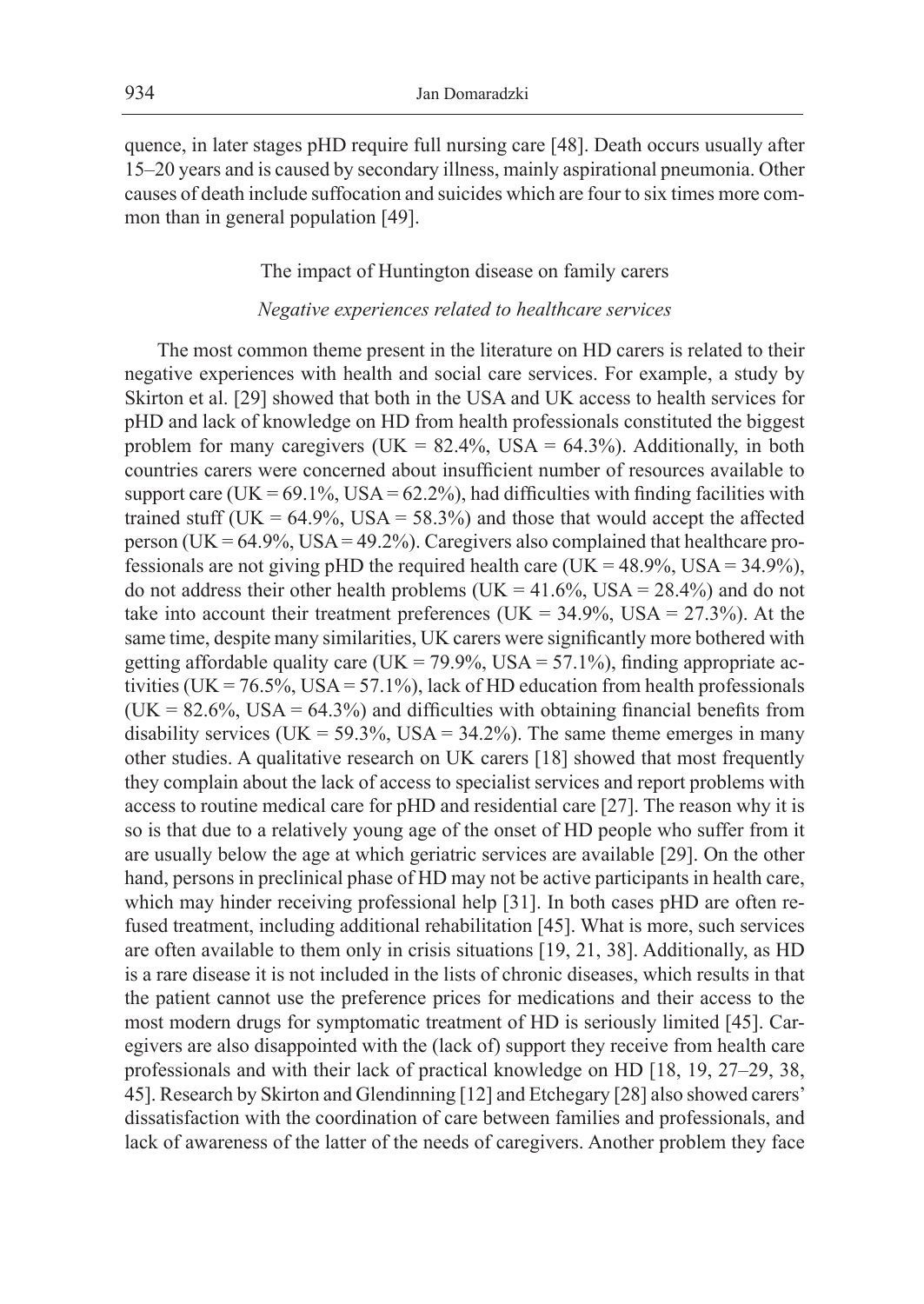is related to lack of housing options for affected relatives, especially juvenile patients [27]. On the other hand, caregivers express negative experiences with unskilled stuff in nursing homes [38].

Moreover, in most studies caregivers also complain about the amount and kind of information they receive from physicians. And while some carers are dissatisfied with too much information following the diagnosis, in most cases they are stressed with general lack of knowledge by health professionals on HD, its symptoms, treatment and support. They are also dissatisfied about the amount of time they have had to spend searching for such information [19, 28, 31, 38]. Additionally, caregivers express their concern over low levels of practical support in coping strategies and problem solving and feel lack of general understanding in the medical community [27]. Such results are confirmed by the findings from a study by Soltysiak, Gardiner and Skirton [19] who suggest that care for pHD should be more individualized. At the same time, they believe that in contrast to many other neurodegenerative disorders general public lacks basic knowledge on HD and that there is not enough media attention [19, 30, 36, 38]. All in all, many caregivers have a general sense of struggle with the system for the costs of medications, equipment, transport and home modifications [21, 38].

# *Caregivers' feeling of role overload*

Another problem described in the literature is related to carers' dissatisfaction with the caregiving role. A study by Roscoe et al. [27] showed that over half (65%) of caregivers perceive their role as 'very stressful'. Such stress results mainly from the neuropsychiatric character of HD which enables the care recipient to complete his/her tasks independently and leads to emotional, cognitive and behavioural changes. Role reversal from a spouse or a child to a caregiver is also very distressing [32, 33], especially that many carers do not feel prepared for the caregiving task and have problems with adjusting to the new roles, responsibilities and schedules [31]. Consequently, they feel role overload.

Due to an early onset of HD caring for phD is particularly problematic for middleaged people who just begin to live independently after their children are mature and live outside the home. Thus, at the time when a person could pursue one's own interests and dedicate her/himself to professional career and strengthening bonds with the spouse, one may feel burdened by the new role. On the other hand, as the onset of HD begins when the family life cycle is at its most complex moment (when a person has child-rearing responsibilities and develops his/her professional career) the imperative of caring may negatively affect one's ability to perform the parental role and produce adverse parenting behaviours[23, 39]. Consequently, caregivers often report conflicting responsibilities of caring for pHD, raising children and taking care over the household [21, 32, 36]. Caregivers' negative emotions are also caused by their feeling that providing care is a kind of 'duty' that is placed upon them [18]. Especially female carers and daughters in particular, are more pressured into caregiving and are expected to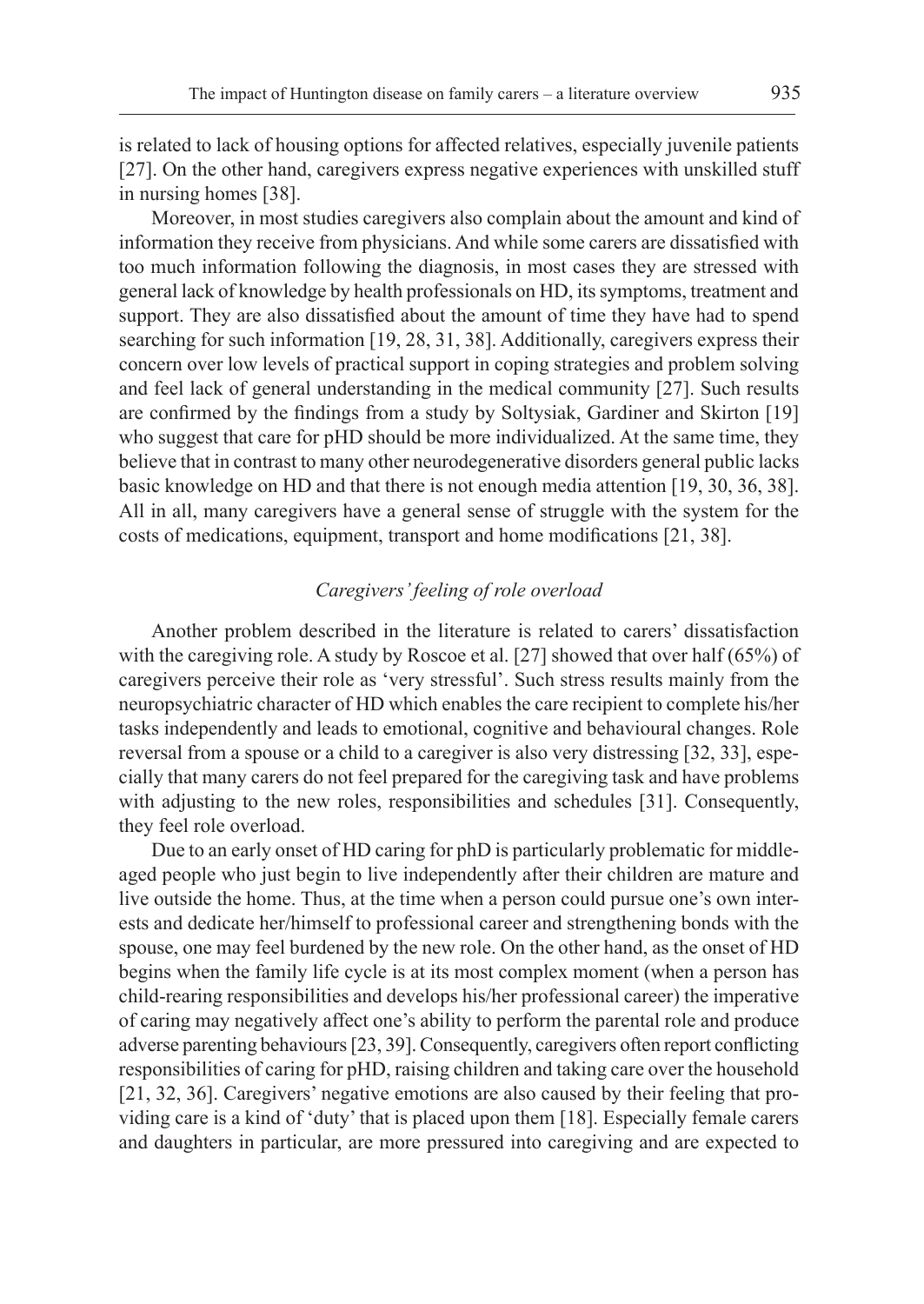abandon their plans for a professional carrier whereas sons often leave home to pursue their academic and professional aspirations. Consequently, they often feel as being restricted by their caring responsibilities and are concerned over the loss of former roles and relationships [23, 27, 30, 38]. Apart from these important gender differences, caregivers in general feel that they have lost their lives, identity and personal independence [13, 16, 21, 22, 30, 32, 36, 38]. Those who continue to work professionally are also concerned about leaving the affected person at home without adequate support [32]. Such stress is further increased by the fear that with age one's ability to take care will decrease [29]. Finally, a financial burden is also mentioned [24, 30, 32, 33, 36].

Also, teenage carers who are sons and daughters of pHD report problems that arise from their unwillingness to accept the caregiving role. Many researchers show that caring responsibilities may have a devastating impact on their health, psychological and emotional development, education and social life [33, 46]. Folstein et al. showed that 48% of the offspring of a parent with HD suffered some kind of psychiatric disturbance, including affective, personality and behavioural problems [39]. Juvenile carers are concerned that the new role will deprive them of normal life and making plans about the future [33, 34, 36], especially that due to their at risk status they are 'waiting in the shadow of HD' [33] and can do nothing to alleviate the symptoms. Other problems result from the fact that due to the existing law children cannot undergo predictive testing while being pre-symptomatic, which prevents them from planning their future. For all these reasons, they feel alone in their genetic reality and not understood by others, including healthy parents. Nevertheless, also adult carers often feel trapped in the caregiving role and express a wish to escape from it. They also believe that their own needs are neglected [17]. Finally, some are ashamed and blame themselves that such feelings make them disloyal to their relative. All in all, caregivers struggle with tiredness, exhaustion and lack of time. They also experience depression, frustration, anger and guilt [25].

# *Progression of disease*

The third most common theme refers to the changes in pHD including alterations in cognition, behaviour and instrumental activities of daily living, such as work responsibilities, handling money and driving [31, 32, 37]. Caregivers from most of the studies report problems with patients' moodiness, irritability, depression, anger, loss of memory and suicidal ideations. Interestingly, while HD patients and their partners do not differ significantly in their beliefs on the duration, consequences, causality and curability of the disease, the latter attribute more symptoms to HD than the patients [35]. Moreover, they perceive HD as less controllable and have more negative beliefs about it. It may result from the fact that as HD may manifest itself many years before the patient meets the official diagnosis, which makes it very difficult to understand the emotional, cognitive and behavioural changes in their affected relative [30, 31, 36, 38]. It should be also noted that caregivers' interpretations of their caring experience may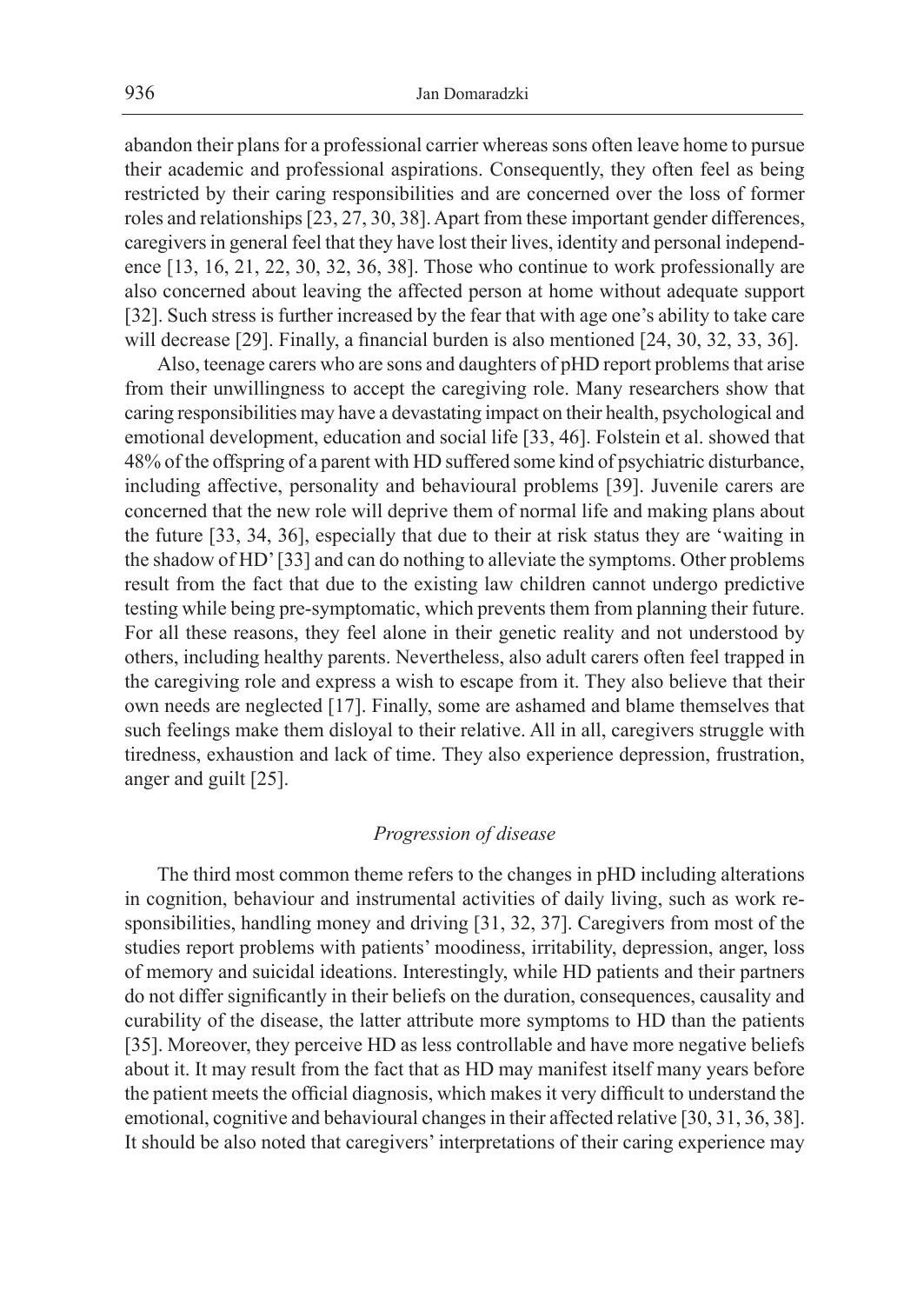have more significant impact on their well-being than the objective characteristics of that experience [27].

#### *Concerns over inherited character of HD*

As HD is one of a few genetic disorders that are inherited in a typical Mendelian style, carers of pHD are burdened by the fact that HD may develop in other family members. More importantly, what they find the most stressful is that while caring for the sick, one anticipates the disease in future generations, i.e. children [13, 16, 25, 36, 39]. For that reason, they feel guilt and blame for being responsible for passing the disease to their offspring [13, 19, 21, 24, 27, 31, 32, 36, 38–40]. Significantly, such stress is often accompanied by symptom-spotting in children. Additionally, they are strained by the responsibility to inform others about the risk of having HD [32, 40]. Another source of carers' anxiety is their fear that they will have to take care of multiple generations and that such a role may last for decades [16, 18, 21, 30, 38]. At the same time, a study by Williams et al. showed that some caregivers are afraid that they may develop HD themselves and that it will impair their ability to care for pHD. On the other hand, those carers who are tested negative often experience survivor guilt [38].

## *Loss of meaningful relationship with affected relative*

Like in other types of dementia, HD carers find it difficult to maintain a meaningful relationship with the affected relative and talk about 'the end of mutual friendship replaced by relation of care' [32, 33, 36]. Especially spousal carers experience loss of their marital relationship and feel sad that they had to replace romantic love they once felt with a 'mother-child relationship' [13, 16, 22, 23, 32]. At the same time, they have problems with distinguishing HD symptoms as separate from the person with HD. Consequently, caring for pHD may lead to family breakdown [22]. Also, teenage carers express their sadness not only due to loss of relationship with the affected parent but also with the non-affected one who is absent due to professional and caring responsibilities [33]. In both cases, such feelings are strengthened by their fear of sudden, premature death of pHD and are often associated by anticipatory or 'disenfranchised grief' [12, 18, 32, 36, 38, 39] which it is not acknowledged by society as social rituals around it are missing. Such grief, which cannot be publically mourned, makes caregivers feel even more isolated and lonely. Thus, while they are prepared for the worst, they frequently talk about pHD as if he/she is already dead [32].

# *Negative impact of HD on family system*

Additionally to losing a good friend and supportive companionship, HD carers often report that HD seriously impedes one's relationships within and outside the family [31]. They feel as not being understood by others [27, 30, 38] and describe how HD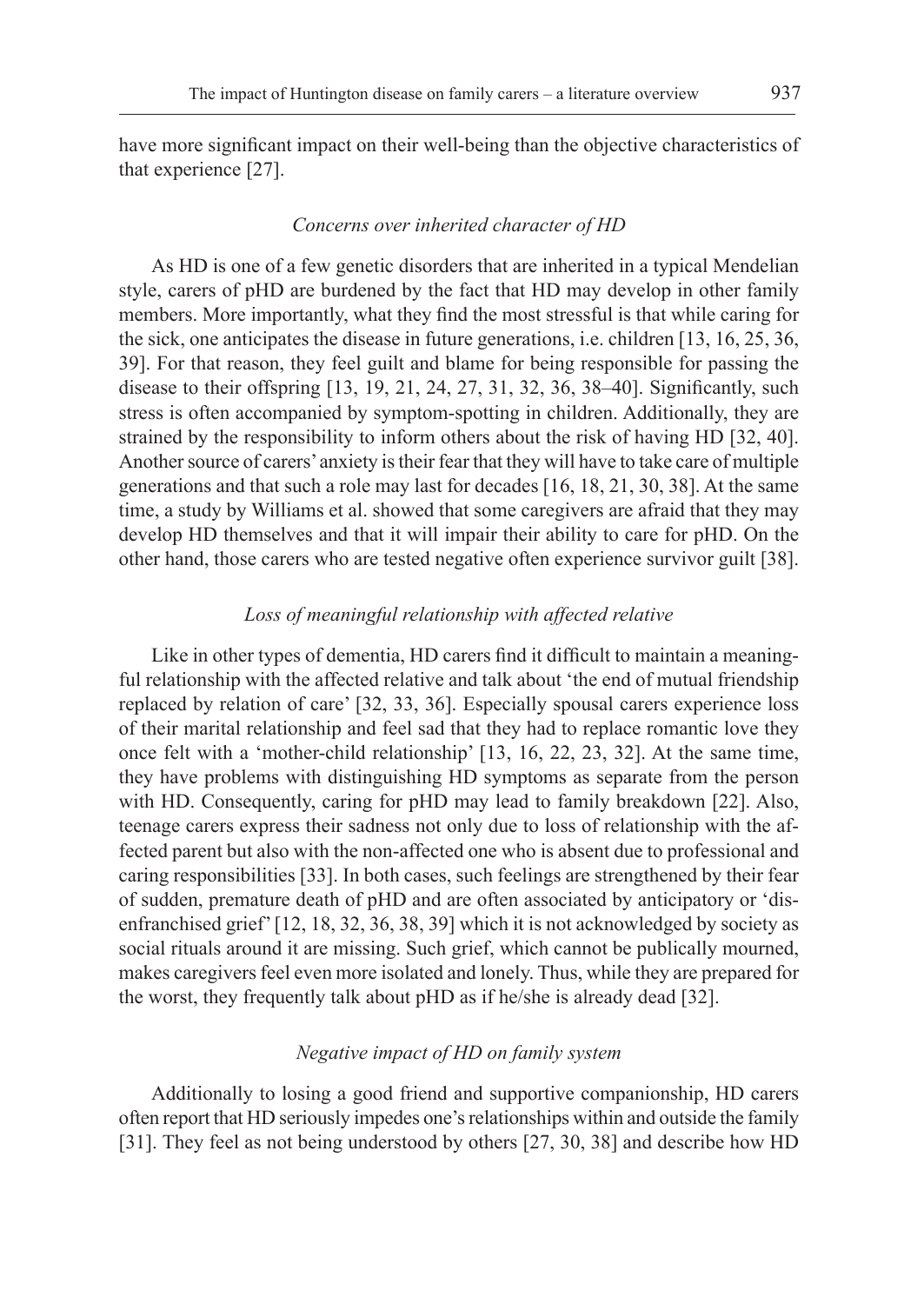negatively influences family cohesion and expressiveness and becomes a source of conflicts. Consequently, they experience family separation and extreme isolation both in terms of discussion about HD and support [30, 31, 36, 38, 39]. One of the reasons for being so is that having an HD relative is often felt as embarrassing and shameful. Especially children of pHD feel that disease impedes their peer interactions [33]. As a result, they often avoid contacts with the affected parent [20, 30].

All in all, it can be said that HD affects every aspect of family life. It challenges the stability of the family system by changing family positions, roles and functions. Family breakdown often occurs and due to hereditary nature of the disease it becomes a source of secrets, which hinders family communication, sharing of feeling and reinforces each family member's emotional isolation [21]. And while most HD carers eagerly accept their new role, many offer their help at a considerable cost of their own health [32]. Skirton and Glendinning [12] found that 20% of caregivers of pHD suffered from stress-related illness. Another study by Pickett, Altmaier and Paulsen showed that while no demographic characteristics were significantly related to caregivers' depression, subjective caregiving burden (CB) was strongly related to the number of years the pHD has been diagnosed and to a greater length of time spent on caregiving [25, 27]. Additionally, it was associated with the carer's perceived sense of control and problem-solving confidence. Also, pHD's physical functioning and depression influenced their feeling of burden [25, 37]. On the other hand, one of the few Polish studies conducted by Banaszkiewicz et al. [43] showed that CB was mainly influenced by patient's depression and decreased motor skills. Yet another study by Ready et al. [26] on 22 patient-caregivers dyads showed that patient functional and cognitive capacities had the biggest impact on subjective perception of the quality of life of both persons with HD and their carers.

# *Caregivers' strategies of coping with HD*

Among the strategies used by caregivers to deal with HD, Williams et al. have identified the following: appreciation of positives, anticipatory mourning, setting boundaries and using medications [32]. Other studies report that spirituality and religion may be an important coping resource as it helps carers to find meaning in times of hardship and to accept thing as they are [18, 27, 32]. Research also shows that many carers adapt to the changes caused by HD as they arise and do not plan long-term solutions [21, 32]. Nevertheless, one of the most frequent coping strategies of dealing with HD is denial [21, 23]. Although carers experience serious distress they avoid talking about HD both within and outside the family [13]. Frequently, they deny the early signs of the disease and pre-diagnosis and avoid getting into any situations in which HD may express itself [21]. Such a strategy is especially common among families with children who are at risk, where parents protect the children by separating them from the affected parent so they would not have to watch him/her 'fall apart' in front of their eyes [21, 23, 33]. Nevertheless, while in some cases avoidance may be effective, in the long run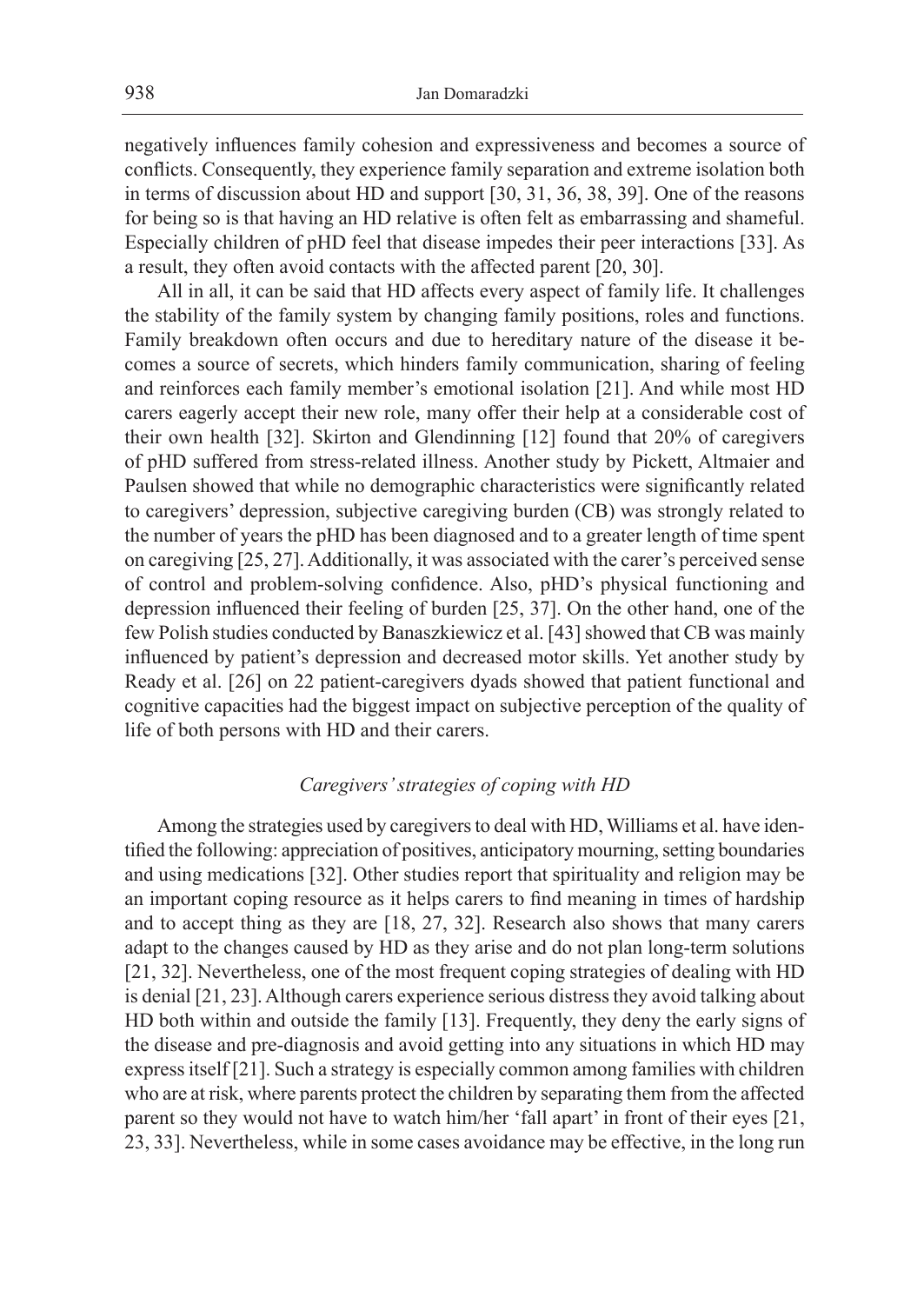it increases carers'anxiety, negatively influences one'srelationships with relatives and may prevent them from seeking and/or accepting external help. It also impairs one's ability to plan ahead and make anticipatory arrangements for the future [21]. Thus, it can be said, that while HD is rarely spoken about, subconsciously it is always present.

# **Discussion**

The available literature suggests that there are many similarities between caring for pHD and person suffering from other neurodegenerative diseases [30, 50]. As pHD gradually loses his/her psychomotor and cognitive functions, HD changes the relations within the family and allocation of daily tasks between its members. It influences the nature of relationship with the affected relative and becomes a source of emotional burden which includes role changes and loss of intimacy with the loved one. Additionally, as caregivers are on 'on-call' for 24 hours, seven days a week, they have little time for themselves and experience disintegration of one's life [19, 32]. They are often forced to abandon their leisure activities, give up vacations or hobbies, have little time for other family members and spend less time with their friends. Studies also report their financial burden and lack of support. Moreover, like other carers, they experience deterioration of health. And while some studies emphasize the positive aspects of caregiving as HD may bring one's family closer and can give a carer a feeling of mastery [18, 27, 39] most studies show that they experience feelings of helplessness, loneliness, anger and frustration [19, 27, 28]. Consequently, carers have problems with maintaining normal life and describe it as 'being lost' [32, 38]. Such feelings are the strongest among teenage carers who are forced to take many adult responsibilities for which they are not prepared. As a result, they feel overwhelmed by the caregiving role and wish to live a 'normal life' and have a possibility of 'being truly oneself' [33, 46]. All in all, like in other diseases, HD carers' quality of life is seriously impaired in terms of burden [16, 22], social isolation [30, 38, 40], ability to cope [21], financial costs [30, 32], access to healthcare services [19, 29], lack of knowledge form health professionals [11, 12, 18, 19, 28, 29, 38] and decline in health [12, 25, 32].

At the same time, it is important to emphasize that there are some factors associated with HD that are not present in other neurodegenerative diseases [16, 18, 25, 26, 30, 32]. First of all, as the onset of HD begins much earlier, approximately at the age of 35–40, carers of pHD are also relatively younger than those caring for patients with Alzheimer's or Parkinson's disease [32]. Consequently, such carers may still have young children to look after and it may be difficult for them to combine the duties of a double carer, especially that at the same time they carry out their professional responsibilities [21, 32]. Secondly, as HD is characterised by slower progression of symptoms, it has a longer trajectory [32]. Thus, caring for pHD lasts much longer, typically 30 years. It also involves activities that are unique to HD [38].

Thirdly, as HD is a hereditary disease, it puts other family members at risk [16, 21]. For that reason, carers are anxious that they will have to take care of multiple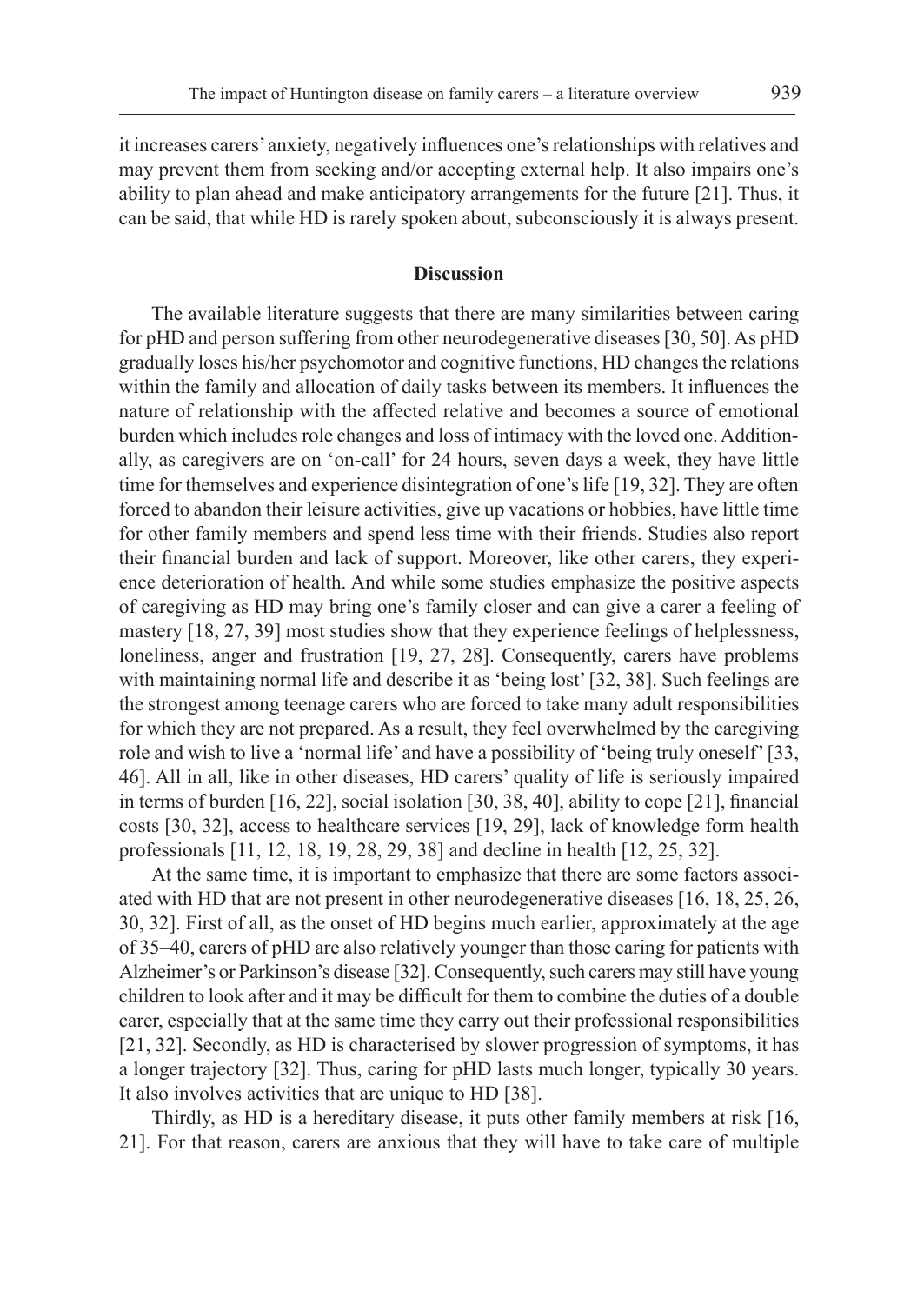generations of sufferers and that their children may develop HD in the future [16, 21, 24, 25, 27, 30–33, 36, 38, 40]. Such knowledge is especially stressful to sons and daughters of pHD who are 'watching and waiting' [33, 39]: while caring for the sick, they observe what may happen to him/her [25, 36]. As Kessler [13, 16] observes, it is not uncommon that a person with HD nurses a parent, then an older sibling and finally develops HD him/herself at the same time worrying all the time that he/she might have passed the disease to his/her children. Consequently, as is estimated that for every person affected with HD there are another 10 people who suffer from its consequences, including those at risk, the unaffected spouse and other family members [13, 16, 21, 22, 36, 38, 40]. HD is a prime example of family disease.

Finally, both society and health care professionals lack basic knowledge on HD and are not aware of the needs and problems of pHD and their carers [17–19, 27–30, 38]. Moreover, other types of dementia are not only known better but health and social services for such patients are also less limited, better organised and adjusted to their needs [11, 29, 36].

### **Conclusions**

While some limitations may exist in this paper as the numbers of eligible studies accumulated may not be sufficiently large for a comprehensive analysis, some advantages should also be acknowledged. First of all, it shows that while HD carers have many similar needs and problems to those faced by caregivers of patients with other neurological disorders social implications of HD are much more serious and far-reaching [47, 50], which makes looking after pHD more demanding and stressful. It also emphasizes that as most of care for pHD is provided by family caregivers, they are in need for health assistance and policies that will support their (unmet) needs. It seems that recommended strategies to help such carers would include: assessment of their health, planning care for the affected person, providing carers with adequate information on HD, its symptoms and their management and available treatment and psychological support. At the same time, it is important to note that such supportive care is needed from the time of the diagnosis throughout the prolonged trajectory of HD which mainly requires psychological and practical support, including adequate information on HD and financial help [32, 38]. Additionally, as some authors suggest, interventions which aim to help caregivers do not have to be focused on the caregiving itself, but may concentrate instead on problem-solving strategies, i.e. helping carers to plan strategy to deal with general life stressors and those associated with caregiving [25]. For that reason one must agree with Zielonka, Marcinkowski and Klimberg who claim that 'Apart from changes in the regulations, more intense educational activity is necessary concerning the demand for the organization of rehabilitation, logopaedic, dietetic exercises, spreading a 'protective parachute' over the families of the patients, organization of support groups for families, in which Huntington's disease occurred' [45]. It is important as most HD carers feel let down by the system and express general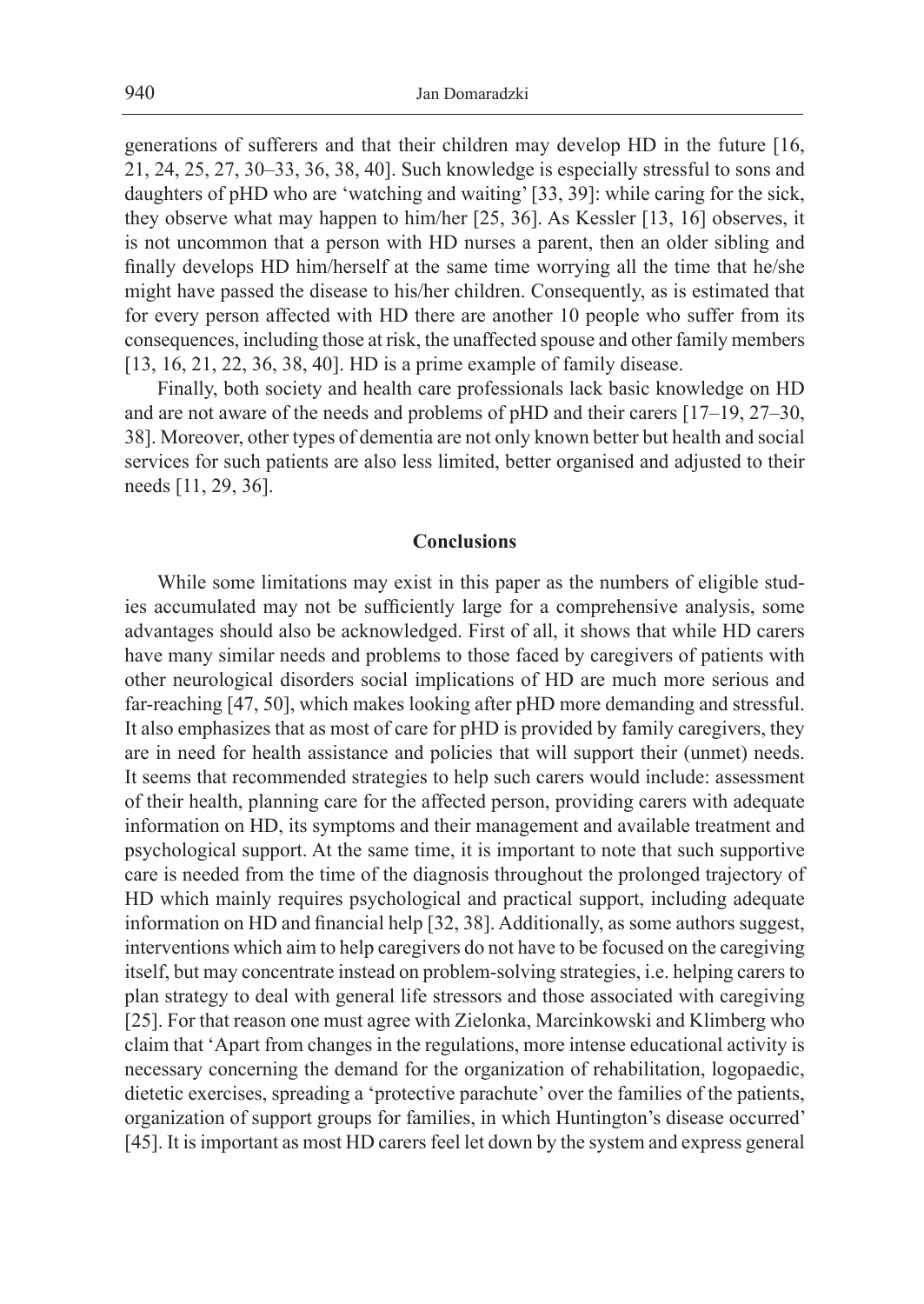lack of trust in the standard of care [21, 38]. Meanwhile, carers who experience supportive social context tend to perceive the caregiving task more positively and have an increased perception of personal control [25, 27]. For that reason, the paper stresses that the view of caregivers should be instructive to those providing professional care and counsel. Thus, while in medical setting the HD patient is the one who draws professional attention, it is often the unaffected family carer who needs the most attention, support and help. For that reason, health professionals should monitor caregivers' mental health, identify the sources of their distress and support effective strategies to cope with stress. It is of key importance, as for the most carers psychological factors, i.e. social support and coping strategies play a more crucial role in their well-being than the medical ones [19].

#### *Acknowledgments*

*I would like to thank the two anonymous referees for their constructive and insightful suggestions for the improvement of this paper.*

# **References**

- 1. Zwaanswijk M, Peeters JM, van Beek AP, Meerveld JHCM, Francke AL. *Informal caregivers of people with dementia: problems, needs and support in the initial stage and in subsequent stages of dementia: a questionnaire survey*. Open Nurs. J. 2013; 7: 6–13.
- 2. Georges J, Jansen S, Jackson J, Meyrieux A, Sadowska A, Selmes M. *Alzheimer's disease in real life – the dementia carer's survey*. Int. J. Geriatr. Psychiatry 2008; 23(5): 546–551.
- 3. Gabryelewicz T, Kotapka-Minc S, Mączka M, Motyl R, Sobów T, Szczudlik A. et al. *Charakterystyka polskiej populacji osób z chorobą Alzheimera i ich opiekunów: Raport z badania obserwacyjnego EX-ON*. Psychogeriatr. Pol. 2006; 3(2): 75–84.
- 4. Rigby H, Gubitz G, Phillips S. *A systematic review of caregiver burden following stroke*. Int. J. Stroke 2009; 4(4): 285–292.
- 5. Morawska JM, Gutysz-Wojnicka A. *Problemy opiekunów chorych po udarze mózgu*. Udar Mózgu 2008; 10(2): 83–90.
- 6. Bevans MF, Sternberg EM. *Caregiving burden, stress, and health effects among family caregivers of adult cancer patients*. JAMA 2012; 307(4): 398–403.
- 7. Borowiecka-Kluza JE, Miernik-Jaeschke M, Jaeschke R, Siwek M, Dudek D. *The affective disorder-related burden imposed on the family environment: an overview*. Psychiatr. Pol. 2013; 47(4): 635–644.
- 8. Ciałkowska-Kuźnińska K, Kiejna A. *Obciążenie opiekunów pacjentów z zaburzeniami psychicznymi*. Post. Psychiatr. Neurol. 2012; 21(3): 175–182.
- 9. Helder D, Kaptein AA, van Kempen GM, van Houwelingen JC, Roos RA. *Impact of Huntington's disease on quality of life*. Mov. Disord. 2001; 16(2): 325–330.
- 10. Helder D, Kaptein AA, Van Kempen GM, Weinman J, Van Houwelingen HC, Roos RA. *Living with Huntington's disease: Illness perceptions, coping mechanisms, and patients' well-being*. Br. J. Health Psychol. 2002; 7(4): 449–462.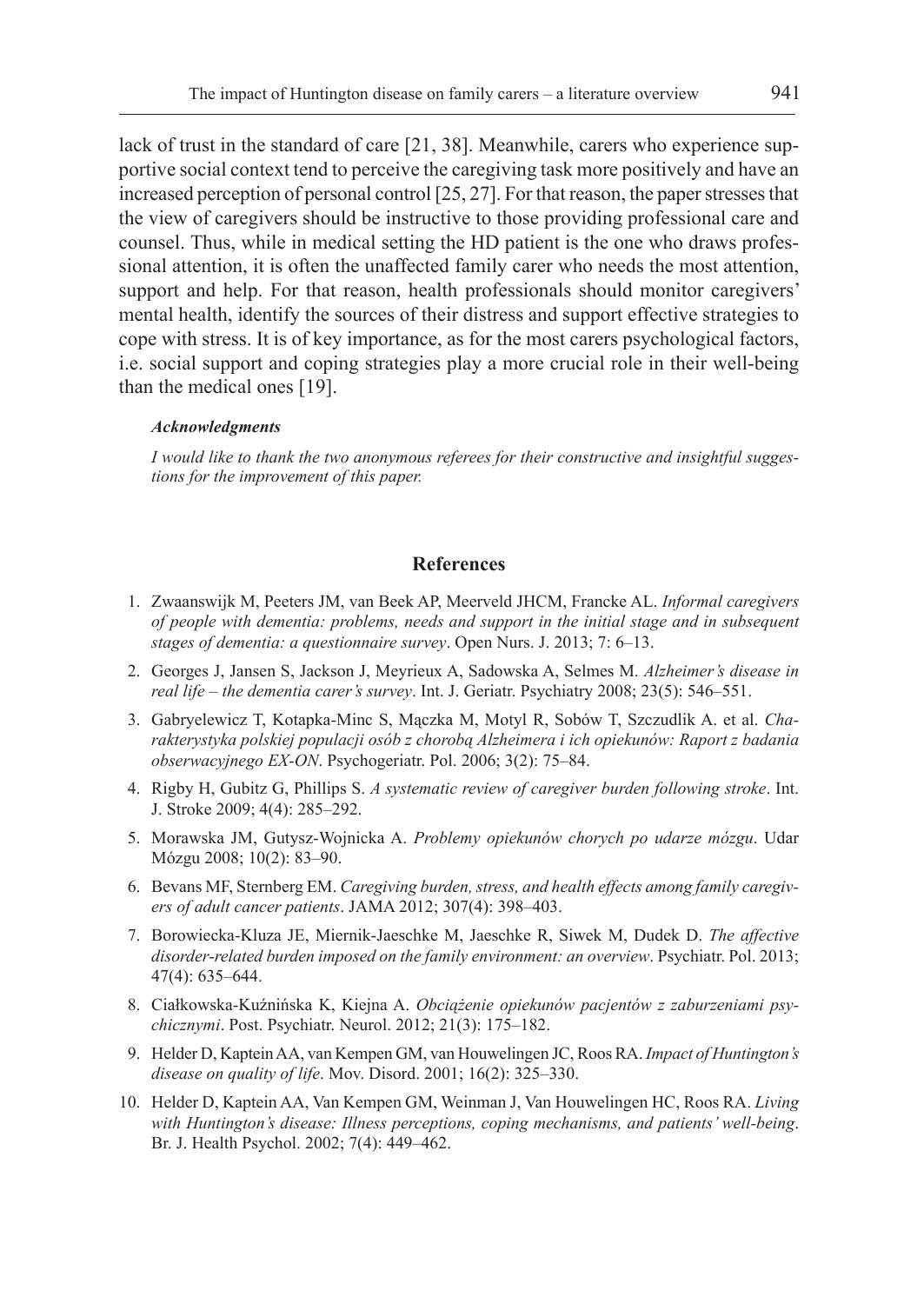- 11. Shakespeare J, Anderson J. *Huntington's disease falling through the net*. Health Trends 1993; 25(1): 19–23.
- 12. Skirton H, Glendinning N. *Using research to develop care for patients with Huntington's disease*. Br. J. Nurs. 1997; 6(2): 83–90.
- 13. Kessler S. *Forgotten person in the Huntington disease family*. Am. J. Med. Genet. 1993; 48(3): 145–150.
- 14. Deeken JF, Taylor KL, Mangan P, Yabroff KR, Ingham JM. *Care for the caregivers: a review of self-report instruments developed to measure the burden, needs, and quality of life of informal caregivers*. J. Pain Symptom Manage. 2003; 26(4): 922–953.
- 15. Aubeeluck A. *Caring for the carers: quality of life in Huntington's disease*. Br. J. Nurs. 2005; 14(8): 452–454.
- 16. Aubeeluck A, Buchanan H. *The Huntington's disease quality of life battery for carers: reliability and validity*. Clin. Genet. 2007; 71(5): 434–445.
- 17. McGarva K. *Huntington's disease: seldom seen-seldom heard?* Health Bull. 2001; 59(5): 306–308.
- 18. Aubeeluck A, Buchanan H, Strupple EJ. *'All the burden on all the carers': exploring quality of life with family caregivers of Huntington's disease patients*. Qual. Life Res. 2012; 21(8): 1425–1435.
- 19. Soltysiak B, Gardiner P, Skirton H. *Exploring supportive care for individuals affected by Huntington disease and their family caregivers in a community setting*. Clin. Nurs. 2008; 17(7B): 226–234.
- 20. Cox M. *Quality of life among carers of people with Huntington's disease*. Br. J. Neurosci. Nurs. 2012; 8(5): 288–294.
- 21. Lowit A, van Teijlingen ER. *Avoidance as a strategy of (not) coping: qualitative interviews with carers of Huntington's disease patients*. BMC Fam. Pract. 2005; 6: 38.
- 22. Hans MB, Koeppen AH. *Huntington's chorea. Its impact on the spouse*. J. Nerv. Ment. Dis. 1980; 168(4): 209–214.
- 23. Kessler S. *The spouse in the Huntington disease family*. Fam. Syst. Med. 1993; 11(2): 191–199.
- 24. Stern R, Eldridge R. *Attitudes of patients and their relatives to Huntington's disease*. J. Med. Genet. 1975; 12(3): 217–223.
- 25. Pickett T, Altmaier E, Paulsen JS. *Caregiver burden in Huntington's disease*. Rehabil. Psychol. 2007; 52(3): 311–318.
- 26. Ready RE, Mathews M, Leserman A, Paulsen JS. *Patient and caregiver quality of life in Huntington's disease*. Mov. Disord. 2008; 23(5): 721–726.
- 27. Roscoe LA, Corsentino E, Watkins S, McCall M, Sanchez-Ramos J. *Well-being of family caregivers of persons with late-stage Huntington's disease: lessons in stress and coping*. Health Commun. 2009; 24(3): 239–248.
- 28. Etchegary H. *Healthcare experiences of families affected by Huntington disease: need for improved care*. Chronic Illn. 2011; 7(3): 225–238.
- 29. Skirton H, Williams JK, Jackson BJ, Paulsen JS. *Huntington disease: families' experiences of healthcare services*. J. Adv. Nurs. 2010; 66(3): 500–510.
- 30. Williams JK, Skirton H, Barnette JJ, Paulsen JS. *Family carer personal concerns in Huntington disease*. J. Adv. Nurs. 2012; 68(1): 137–146.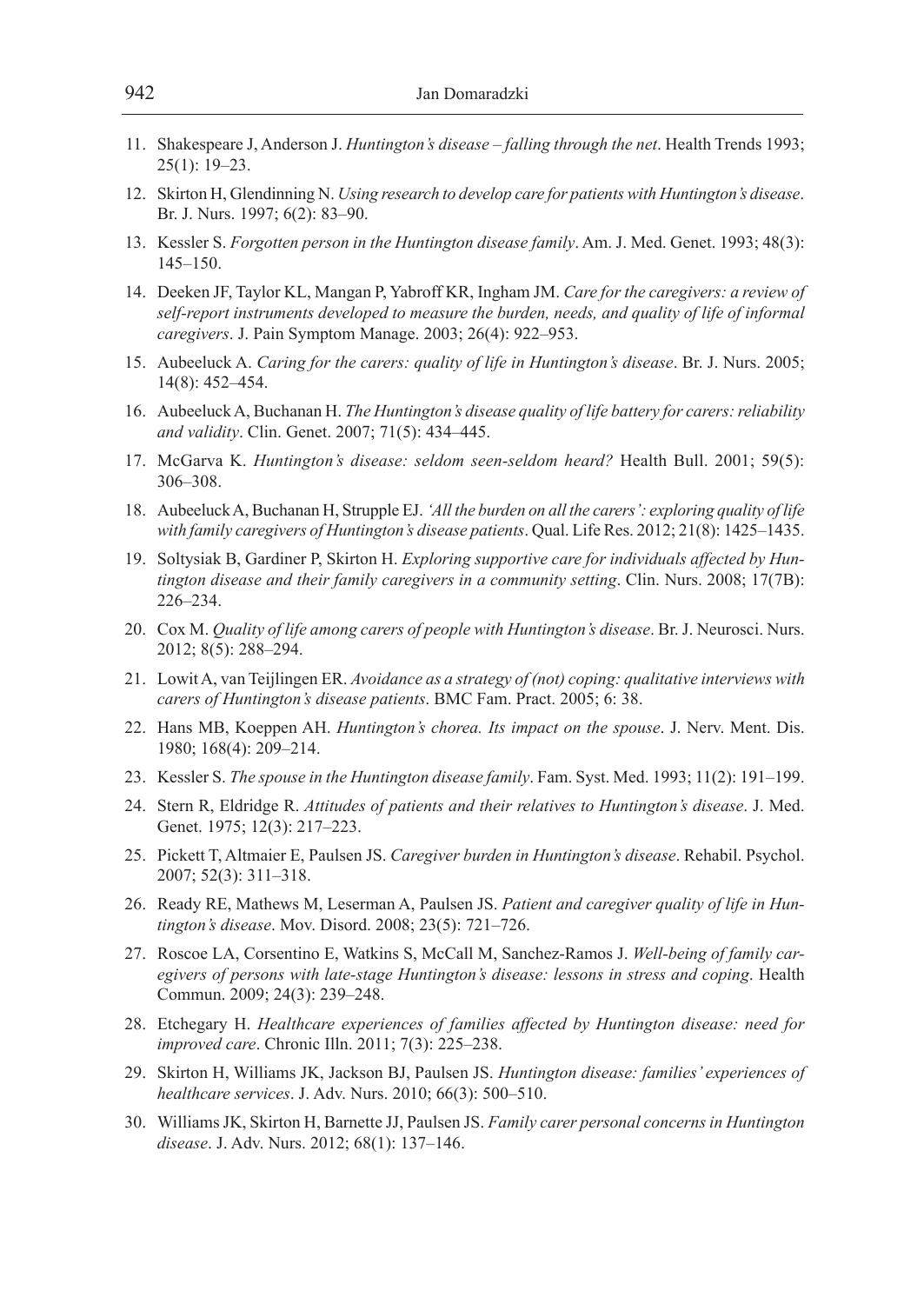- 31. Williams JK, Hamilton R, Nehl C, McGonigal-Kenney M, Schutte DL, Sparbel K. et al. *"No one else sees the difference": 'family members' perceptions of changes in persons with preclinical Huntington disease*. Am. J. Med. Genet. Part B. 2007; 144B(5): 636–641.
- 32. Williams JK, Skirton H, Paulsen JS, Tripp-Reimer T, Jarmon L, McGonigal KM. et al. *The emotional experiences of family carers in Huntington disease*. J. Adv. Nurs. 2009; 65(4): 789–798.
- 33. Sparbel KJH, Driessnack M, Williams JK, Schutte DL, Tripp-Reimer T, McGonigal-Kenney M. et al. *Experiences of teens living in the shadow of Huntington disease*. J. Genet. Couns. 2008; 17(4): 327–335.
- 34. Williams JK, Ayers L, Specht J, Sparbel K, Klimek ML. *Caregiving by teens for family members with Huntington disease*. J. Fam. Nurs. 2009; 15(3): 273–294.
- 35. Kaptein AA, Scharloo M, Helder DI, Snoei L, van Kempen GM, Weinman J. et al. *Quality of life in couples living with Huntington's disease: the role of patients' and partners' illness perceptions*. Qual. Life Res. 2007; 16(5): 793–801.
- 36. Røthing M, Malterud K, Frich JC. *Caregiver roles in families affected by Huntington's disease: a qualitative interview study*. Scand. J. Caring Sci. 2013; 28(4): 700–705.
- 37. Cubo E, Mariscal NP, Muñoz CG. *Caregiver burden in Huntington's disease*. J. Neurol. Neurosurg. Psychiatry 2010; 81(supl.): A43.
- 38. Dawson S, Kristjanson LJ, Toye CM, Flett P. *Living with Huntington's disease: need for supportive care*. Nurs. Health Sci. 2004; 6(2): 123–130.
- 39. Vamos M, Hambridge J, Edwards M, Conaghan J. *The impact of Huntington's disease on family life*. Psychosomatics 2007; 48(5): 400–404.
- 40. Hayden MR, Ehrlich R, Parker H, Ferera SJ. *Social perspectives in Huntington's chorea*. S. Afr. Med. J. 1980; 58(5): 201–203.
- 41. Wong MT, Chang PC, Yu YL, Can YW, Chan V. *Psychosocial impact of Huntington's disease on Hong Kong Chinese families*. Acta Psychitr. Scand. 1994; 90(1): 16–18.
- 42. Leung TY, Leung CM. *Insight into the psychosocial aspects of Huntington's disease in Chinese society*. Int. J. Psychiatry Med. 2002; 32(3): 305–310.
- 43. Banaszkiewicz K, Sitek EJ, Rudzińska M, SołtanW, Sławek J, SzczudlikA. *Huntington's disease from the patient, caregiver and physician's perspectives: three sides of the same coin?* J. Neural Transm. 2012; 119(11): 1361–1365.
- 44. Dorey J, De Nicola N, Tedroff J, Squitieri F, Clay E, Verny C. et al. *International comparison of Huntington's disease burden*. Value Health 2011; 14(7): A324.
- 45. Zielonka D, Marcinkowski JT, Klimberg AJ. *Health policy and legal regulations concerning the functioning in society of individuals burdened with Huntington's disease and other rare diseases*. J. Pre-Clin. Clin. Res. 2013; 7(1): 27–31.
- 46. Forrest Keenan K, Miedzybrodzka Z, van Teijlingen E, McKee L, Simpson SA. *Young people's experiences of growing up in a family affected by Huntington's disease*. Clin. Genet. 2007; 71(2): 120–129.
- 47. Aubeeluck A, Moskowitz CB. *Huntington's disease. Part 3: family aspects of HD*. Br. J. Nurs. 2008; 17(5): 328–331.
- 48. Dubas-Ślemp H, Tylec A, Michałowska-Marmurowska H, Spychalska K. *Choroba Huntingtona zaburzeniem neurologicznym czy psychiatrycznym? Opis przypadku*. Psychiatr. Pol. 2012; 46(5): 915–922.